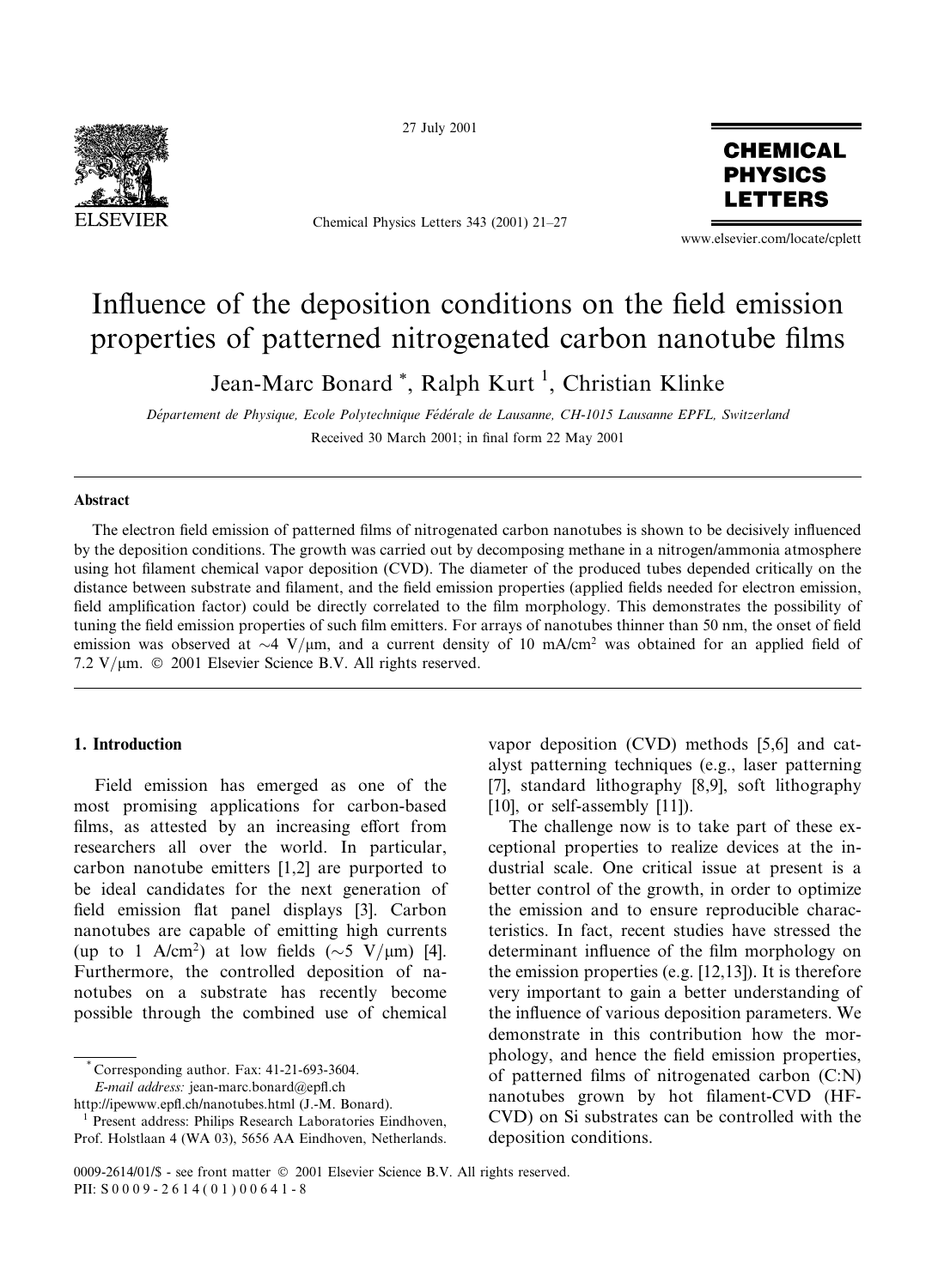### 2. Growth of patterned C:N nanotube films

Recently, we demonstrated the possibility of growing C:N nanotubes [14] by decomposition of  $CH<sub>4</sub>$  in a N<sub>2</sub> and NH<sub>3</sub> atmosphere by bias-enhanced HF-CVD [15,16]. The experimental setup is shown in Fig. 1a and consists in one resistively heated WC filament (diameter 500 µm, filament temperature  $T_{\text{fil}} = 2100$ °C) placed at a distance  $r = 5$  mm over a Mo sample holder. In this configuration, the overall distance between filament and substrate varies with the lateral distance x. This provokes a gradual variation of the deposition conditions, as the temperature, composition and flux of the gas mixture as well as the temperature of the substrate  $T_{sub}$  depend on the distance to the filament. For example,  $T_{sub}$  was measured with a  $W-5\%$ Re/W-26%Re thermocouple, and was found to decrease from 780°C directly underneath the filament down to 690 $\degree$ C at  $x = 25$  mm for a working pressure of 300 Pa (also shown in Fig. 4a). The total gas flow was kept constant at 500 sccm and a typical flow ratio of  $N_2:CH_4:NH_3$ of 100:1:1 was applied. The deposition time was 30 min.

Although C:N nanotubes can be deposited on a pure Si substrate [16], the presence of a catalyst allows one to control the growth and to define patterns of nanotubes on the substrate [17]. Best results were obtained using microcontact printing



Fig. 1. (a) Schematics of the experimental setup, and (b)–(d) SEM micrographs showing the dependence of the film morphology as a function of the lateral distance x (and hence of the substrate temperature  $T_{sub}$ ): (b)  $x = 0$  mm ( $T_{sub} = 820$ °C); (c)  $x = 5$  mm  $(T_{sub} = 740^{\circ}$ C); (d)  $x = 15$  mm  $(T_{sub} = 720^{\circ}$ C).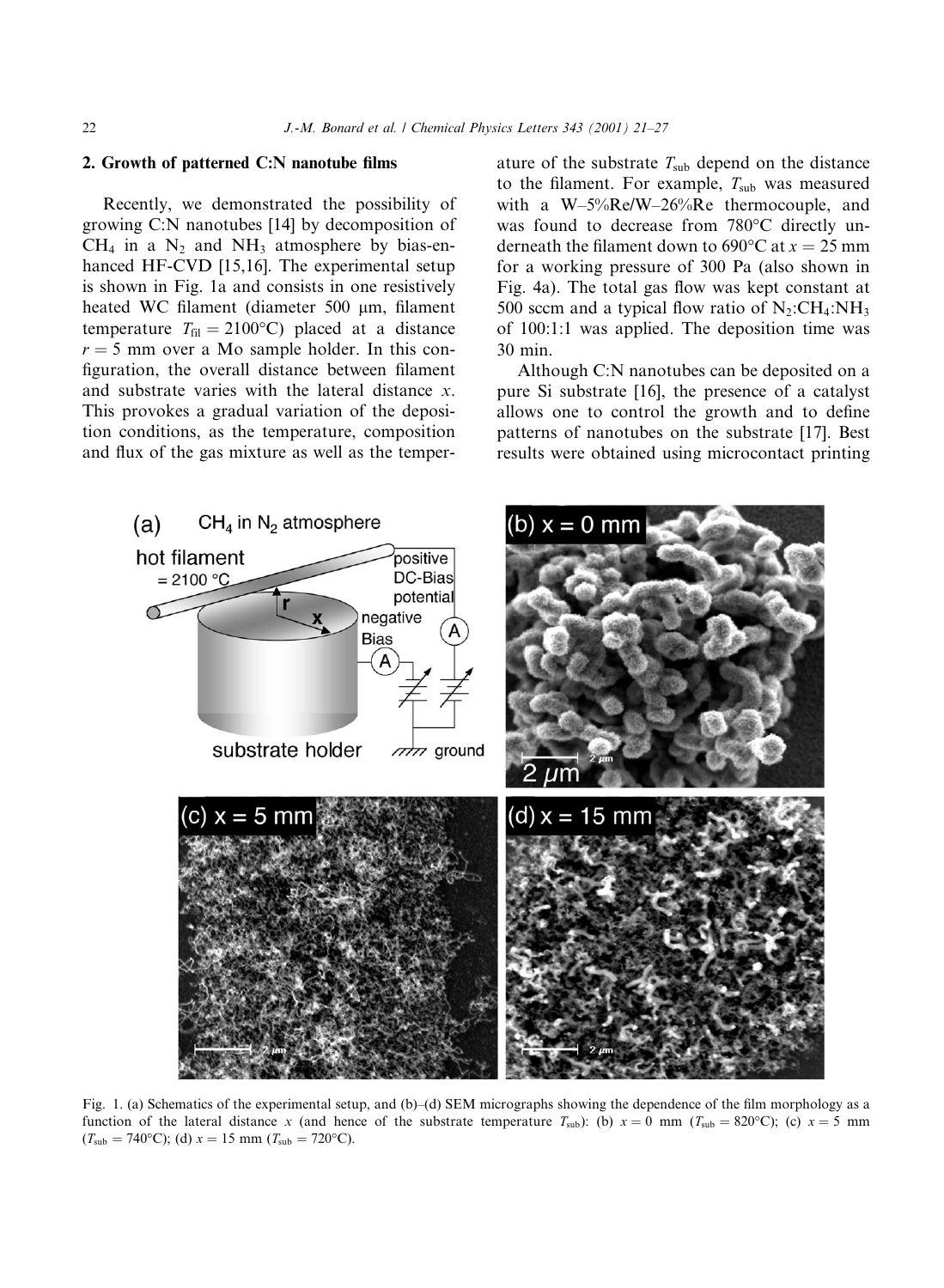$(\mu CP)$  [10] to transfer an ethanolic ink containing 60 mM Fe(NO<sub>3</sub>)<sub>3</sub> · 9H<sub>2</sub>O and 20 mM Ni(NO<sub>3</sub>)<sub>2</sub> · 6H<sub>2</sub>O to the Si substrate [17]. The resulting structures are depicted in the scanning electron microscopy (SEM) pictures of Fig. 1b-d. All tubes are bent or coiled, and show lengths of  $10-50 \mu m$ as estimated from the micrographs. The diameter of the nanotubes was found to vary between 30 nm and 1  $\mu$ m as a function of x (see also Fig. 4b). The thickest tubes were found directly underneath the filament, as shown in Fig. 1b. The diameter decreased then with increasing x down to  $\sim$ 50 nm for  $x = 5$  mm (Fig. 1c). For larger distances, we found a further decrease in diameter for some tubes while other tubes showed an increase in diameter, resulting in a wide dispersion (see Fig. 1d for  $x = 15$  mm).

Fig. 2 shows the resulting structures for  $x = 5$ mm (corresponding to Fig. 1c) as observed by transmission electron microscopy (TEM) [16]. The nanotubes are hollow and show a typical diameter of 50 nm. All studied tubes were decorated similarly to the tubes shown in Fig. 2a. The needle-like structures protruding from the surface of the tubes are in fact thin bent or rolled-up graphene sheets. The disordered graphitic-like character of the tubes was confirmed by Raman spectroscopy [17]. We could furthermore show

that the degree of coiling and decoration depends on the amount of nitrogen incorporated in the tubes, and a maximum N/C atomic ratio of  $0.043 \pm 0.014$  was obtained according to electron energy loss spectroscopy [16]. We also observed, as in Fig. 2b, that a catalyst particle of complex shape is present at the tip of the nanotubes. The decoration seen in Fig. 2a is also less pronounced near the tip of the tube, as a feathered structure is found only a few hundred nanometer away from the tip. The end of the tubes are always closed, as high magnification microscopy reveals a crystalline structure, corresponding roughly to the  $(002)$ basal planes of graphite, surrounding the catalyst particle.

# 3. Field emission

A sample such as the one depicted in Figs. 1 and 2 represent a unique opportunity to study in detail the influence of the film morphology on the field emission properties. We characterized the field emission at a base pressure of  $10^{-7}$  mbar by collecting the emitted electrons with a polished stainless steel spherical counterelectrode of 1 cm diameter, which corresponds to an emission area of  $\sim 0.007$  cm<sup>2</sup>. The samples were mounted on a



Fig. 2. TEM micrographs of the resulting C:N nanotubes for  $x = 5$  mm: (a) overview of the deposit; (b) detail of a nanotube tip.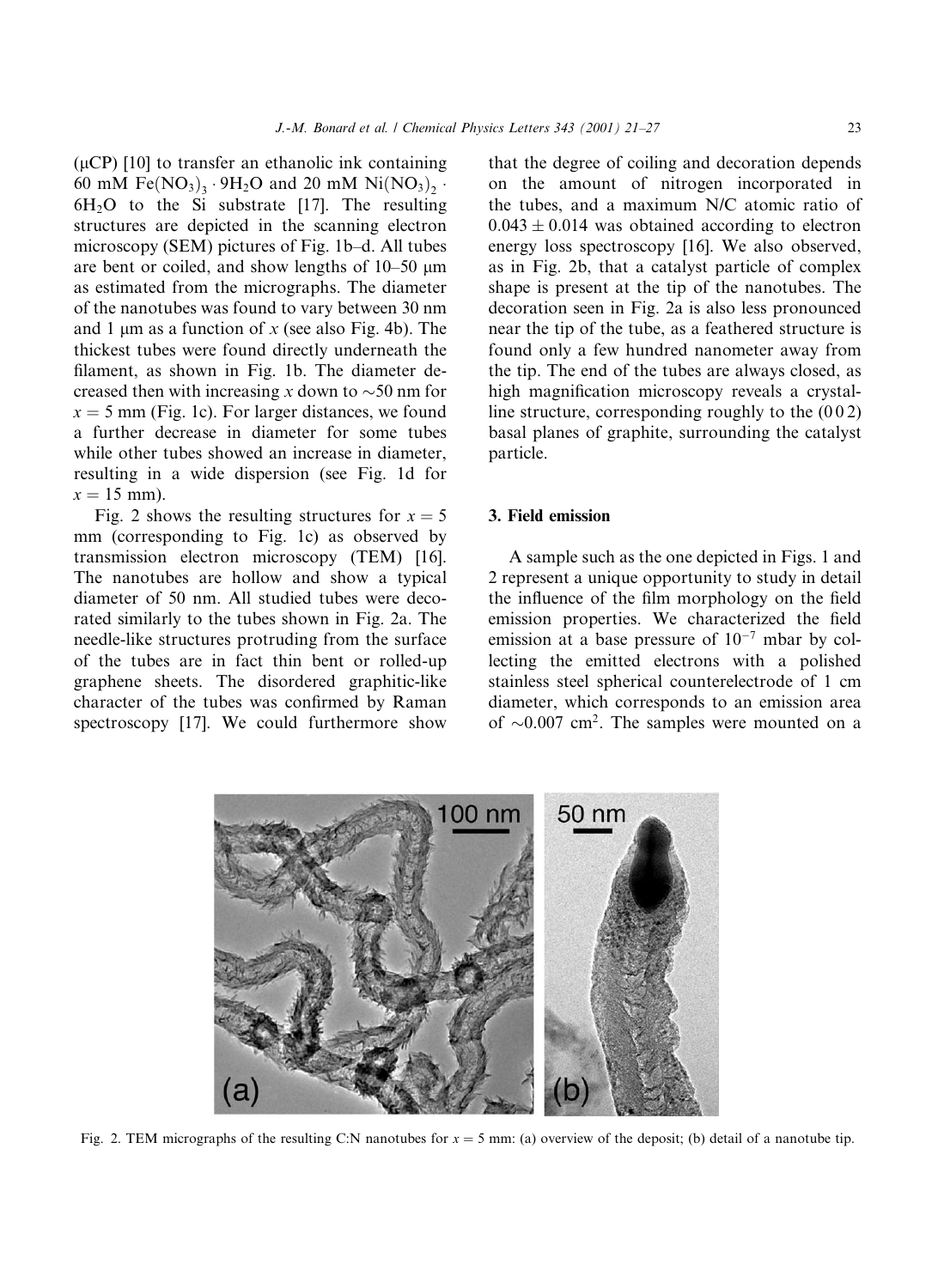linear manipulator, and the inter-electrode distance  $d_0$  was adjusted to 125  $\mu$ m prior to emission. It was decreased to 50 and finally 10  $\mu$ m when no field emitted current was detected below 1100 V applied voltage. We present in the following results obtained on one sample for the sake of clarity, but the same behavior has been observed on several other samples.

The field emission was measured at 28 locations on the film between  $x = 0-20$  mm, and Fig. 3 shows clearly a strong variation in the field emission characteristics. Directly underneath the filament ( $x \le 1$  mm), the interelectrode distance had to be decreased to 10 um to observe field emission below 1100 V. As  $x$  increased, the fields needed for emission decreased rapidly, and reached a minimum for  $x = 5$  mm. The emission fields increased again, and levelled off for distances larger than  $x = 8$  mm. We found that a current density of 10 mA/cm<sup>2</sup> could be reached repeatedly at every measured location, and that the emission was stable over a few hours (no longer durations were considered here).

To analyze the results in more detail, we extracted several parameters from the  $I-V$  characteristics of Fig. 3 and displayed them in Fig. 4 as a



Fig. 3. Field emission  $I-V$  characteristics taken at different lateral distances  $x$ . The applied field is given as the macroscopic field  $V/d_0$  at the cathode surface, and the interelectrode distance  $d_0$  is also indicated.



Fig. 4. Structural and field emission parameters as a function of the lateral distance x: (a) substrate temperature  $T_{sub}$ ; (b) mean tube diameter as estimated by SEM; (c) field amplification factor  $\beta$ ; (d) onset  $(E_i)$ , turn-on  $(E_{to})$  and threshold field  $(E_{thr})$ . The interelectrode distance  $d_0$  is also indicated. The spread in the fields and  $\beta$  from one measurement to the next are typically  $\pm 5\%$  and  $\pm 15\%$ , respectively.

function of the lateral distance  $x$ . The field amplification factor  $\beta$  (Fig. 4c) was obtained by fitting the  $I-V$  curves at low emitted currents with the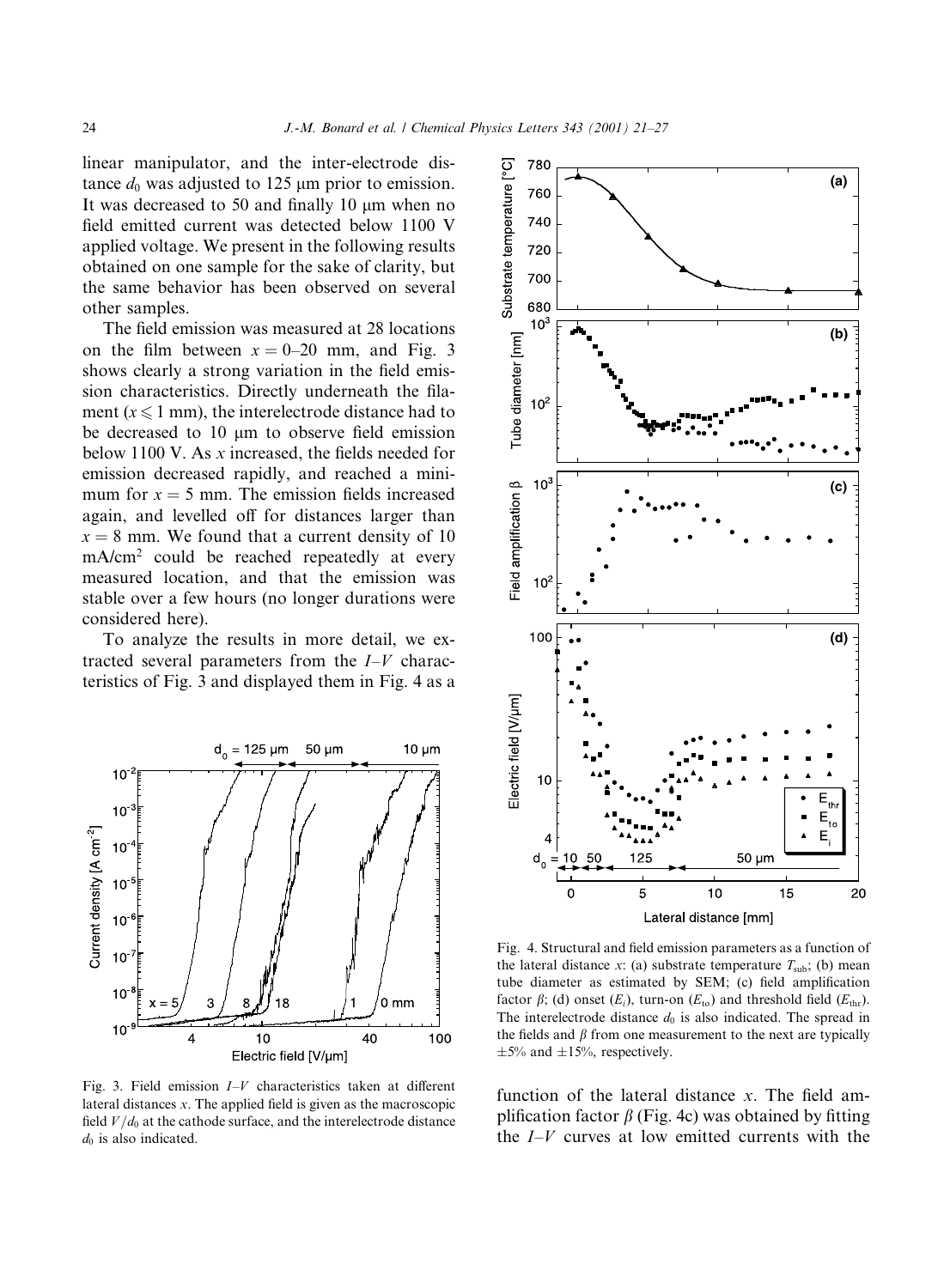Fowler–Nordheim formula  $2$  using a workfunction of 5 eV, which is a reasonable assumption for carbon-based field emitters [12,19]. Fig. 4d shows the onset field  $E_i$ , the turn-on field  $E_{to}$  and the threshold field  $E_{\text{thr}}$ , which are the electric fields  $V/d_0$  needed to extract current densities of 10 nA/ cm<sup>2</sup>, 10 μA/cm<sup>2</sup> and 10 mA/cm<sup>2</sup>, respectively. To correlate these parameters with the film morphology, the temperature on the substrate  $T_{sub}$  as well as the tube diameter as estimated by SEM are given in Fig. 4a,b, respectively.

Fig. 4 reveals that the field emission properties of the C:N nanotube film vary over a large range and clearly depend on the lateral distance  $x$ , and hence on the deposition conditions. The very high emission fields measured directly underneath the filament ( $E_i = 36 \text{ V}/\mu \text{m}$ ,  $E_{\text{thr}} = 95 \text{ V}/\mu \text{m}$ ) coincide with a large tube diameter and a correspondingly low field amplification. We observe then a spectacular correlation between these three parameters: as the mean diameter decreases sharply, the emission fields decrease drastically with a corresponding increase in field amplification. The lowest fields were achieved at  $x = 5$  mm ( $E<sub>i</sub> = 3.7$ )  $V/\mu$ m,  $E_{\text{thr}} = 7.2 \text{ V}/\mu$ m), corresponding to temperatures between 730°C and 750°C and tube diameters of  $\sim$ 50 nm.

The morphology of the film becomes more complex for larger  $x$ , as two nanotube populations appear, one showing a further decrease in diameter down to 30 nm, and the other characterized by a slow increase followed by a saturation around  $x = 15$  mm to diameters of  $\sim$ 150 nm (Fig. 4b). Interestingly, the emission fields increase and the field amplification decreases beyond  $x = 5$  mm: the tendency does not follow the decrease in diameter of the smaller tube population (lower branch in the upper panel of Fig. 4). Far from the filament, typical fields of  $E_i \approx 10 \text{ V}/\mu \text{m}$  and  $E_{\text{thr}} \approx 20 \text{ V}/\mu \text{m}$ are obtained.

On emitter assemblies like the ones shown in Fig. 1, only the nanotubes with the highest field amplification will emit, which in turn means that the actual emitter density is lower than the nanotube density by as much as several orders of magnitude [4,19]. One could hence suppose that a film with nanotubes of small diameter will necessarily be more efficient as compared to a film with nanotubes of larger diameter, since the former incorporates more efficient emitters. However, Fig. 4 reveals that the field emission is not governed solely by the diameter of the smallest tubes. If this were the case, the emission fields should decrease further for  $x > 5$  mm, as the diameter of the smaller tubes decreases down to  $\sim$ 30 nm. This shows that the field amplification is not given only by the geometrical shape of the emitting nanotubes. As soon as several emitters are assembled to form a film emitter, screening between the emitters will become significant even when the distance between emitters is larger than their height. In fact, electrostatic calculations reveal that the field amplification drops rapidly for intertube distances smaller than twice the tube height [12,20]. Since the density of emitters increases with decreasing distance, there is an optimum distance for a maximal emitted current density that amounts to  $1-2$ times the tube height  $[12,20]$ .

In the case of Fig. 1d, the smaller tubes (i.e., the most probable emitters) are surrounded by higher and thicker tubular structures which critically influence the field amplification [12,13]. This demonstrates clearly that the field amplification of a film emitter is determined by both the geometrical shape of the emitters and their surroundings, as the presence of nearby objects screens the applied electric field and provokes a decrease in the effective field amplification. In our case, the presence of the larger tubes far from the filament is detrimental to the field emission, as the emission fields are higher in spite of the smaller minimal diameter of the tubes. This shows again the necessity of controlling precisely the morphology of the film to optimize the emission properties.

The patterned C:N nanotubes can be compared with continuous films obtained by the same method [21]. The best emission obtained on a continuous film was characterized by  $E_i = 3.8$ V/ $\mu$ m,  $E_{\text{thr}}$  = 7.8 V/ $\mu$ m with  $\beta$  = 675, which is a slightly inferior performance with respect to the structured sample at  $x = 5$  mm ( $E<sub>i</sub> = 3.7$  V/ $\mu$ m,

<sup>&</sup>lt;sup>2</sup> We use here the convention that the local electric field just above the emitter surface is written as  $F = \beta V/d_0$ . For a general reference on field emission see, e.g., [18].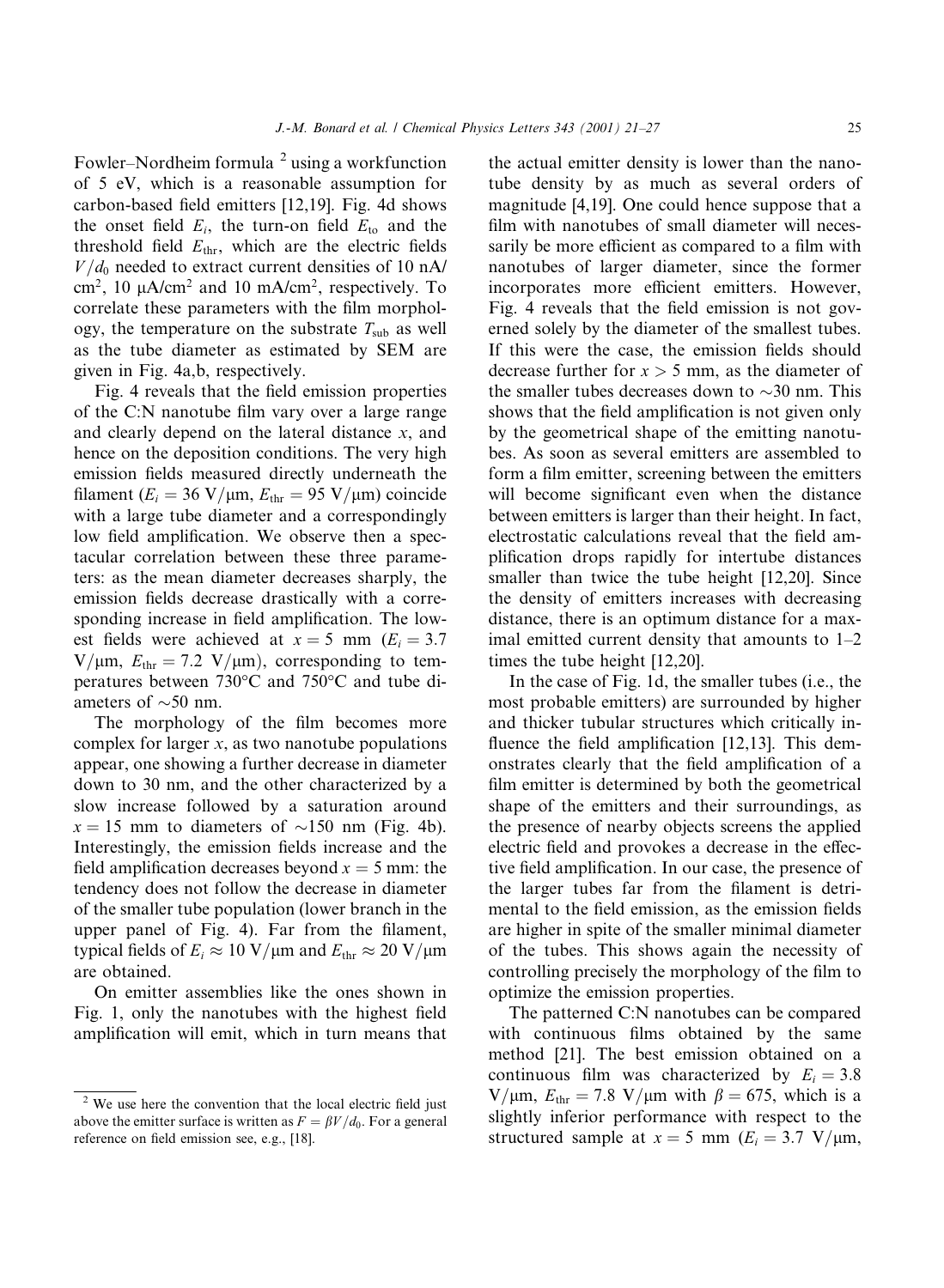$E_{\text{thr}}$  = 7.2 V/µm and  $\beta$  = 750). Further taking into account that only  $10\%$  of the substrate surface are covered with nanotubes in the case of the structured film, and that the continuous films showed poor homogeneity, we conclude that the structured deposition of the catalyst allows a far better control over the emission properties of the sample.

We address finally the mechanism of emission, and in particular the role of the incorporated nitrogen. The C:N nanotubes obtained by HF-CVD compare quite well with patterned carbon nanotube films obtained by thermal CVD of acetylene in a tubular flow reactor [13]. The pure carbon nanotube samples were also structured by microcontact printing using a Fe catalyst with patterns identical to the ones used here. The best nanotube sample had  $E_i = 1.8 \text{ V}/\mu \text{m}$ ,  $E_{\text{thr}} = 3.3 \text{ V}/\mu \text{m}$ , with  $\beta = 1208$ . Carbon nanotube films with slightly inferior properties showed performances nearly identical to the best C:N nanotubes observed here. For example, one carbon nanotube film had  $E_i = 3.6$  V/ $\mu$ m,  $E_{thr} = 7.0$  V/ $\mu$ m with  $\beta = 850$ , which is nearly identical to the C:N nanotube film at  $x = 5$  mm. It is hence very probable that the factors governing the field emission are very similar for the pure carbon and C:N nanotubes, and that the incorporated nitrogen plays little, if any, role in the field emission. This is not very surprising as the amount of incorporated nitrogen is quite small. We suspect however that the field emission properties may well be influenced by higher nitrogen concentrations. In that respect, it is interesting to compare our results with the ones obtained by Ma et al. [14]. They realized aligned nitrogen-containing carbon nanotubes with up to 10% of nitrogen by microwave plasma-assisted CVD [14]. A threshold field of  $E_{\text{thr}} = 2.8 \text{ V}/\mu\text{m}$ was obtained, which is significantly lower than the values obtained in this work ( $E_{\text{thr}} \ge 7.2$  V/ $\mu$ m). This difference is probably due in part to the higher nitrogen content, but care has to be taken in this comparison because the experimental setups and the structure of the tubes was significantly different. First, Ma et al. used larger interelectrode distances  $(300 \mu m \text{ vs } 125 \mu m \text{ in our case})$  which decreases the measured threshold fields (this was also observed in this work, as can be seen in Fig. 4d around  $x = 2.5$  and 7.5 mm, where the field emission was measured for two different interelectrode distances). Second, the tube ends were opened in their case and closed in our case, which may also induce significant differences in the field emission properties [1].

As for the actual emitting structures, we argue that the emission originates from the tip of the tubes, and not from the needle-like structures decorating the body of the tubes, at least for the tubes of small diameter. The latter structures are very thin (radius of curvature  $r \approx 10$  nm), but of small height  $h (\sim 50 \text{ nm})$  and densely packed on the body of the tube. The ability of a single structure to amplify the applied field, which can be estimated as  $h/r$ , is typically 10 for a single needle, whereas it easily reaches 40 for a tube as a whole. As field emission is an extremely selective process, we can conclude that the emission will originate from the tip of the tubes, at least for small diameter tubes (50–200 nm). This means also that the catalyst particles that are present at the tips probably influence the field emission properties, although it is difficult to say at present to what extent. For larger tube diameters (especially just underneath the filament), the probability that the needles contribute to the field emitted current becomes significantly larger.

#### 4. Conclusion

We were able to show that the deposition conditions in HF-CVD influence critically the morphology of patterned C:N nanotube films, which is in turn directly correlated to the field emission performances. The most promising range for field emission applications is found to be at  $x = 4-6$ mm, corresponding to  $T_{sub} = 730-750$ °C. Once the optimal conditions have been determined, a homogeneous and controlled film growth can be obtained by adjusting r and  $T_{\text{fil}}$  in a multiple parallel filament arrangement. This ability to tailor the tube diameter by HF-CVD could prove to be a decisive advantage to produce emitting structures of high quality.